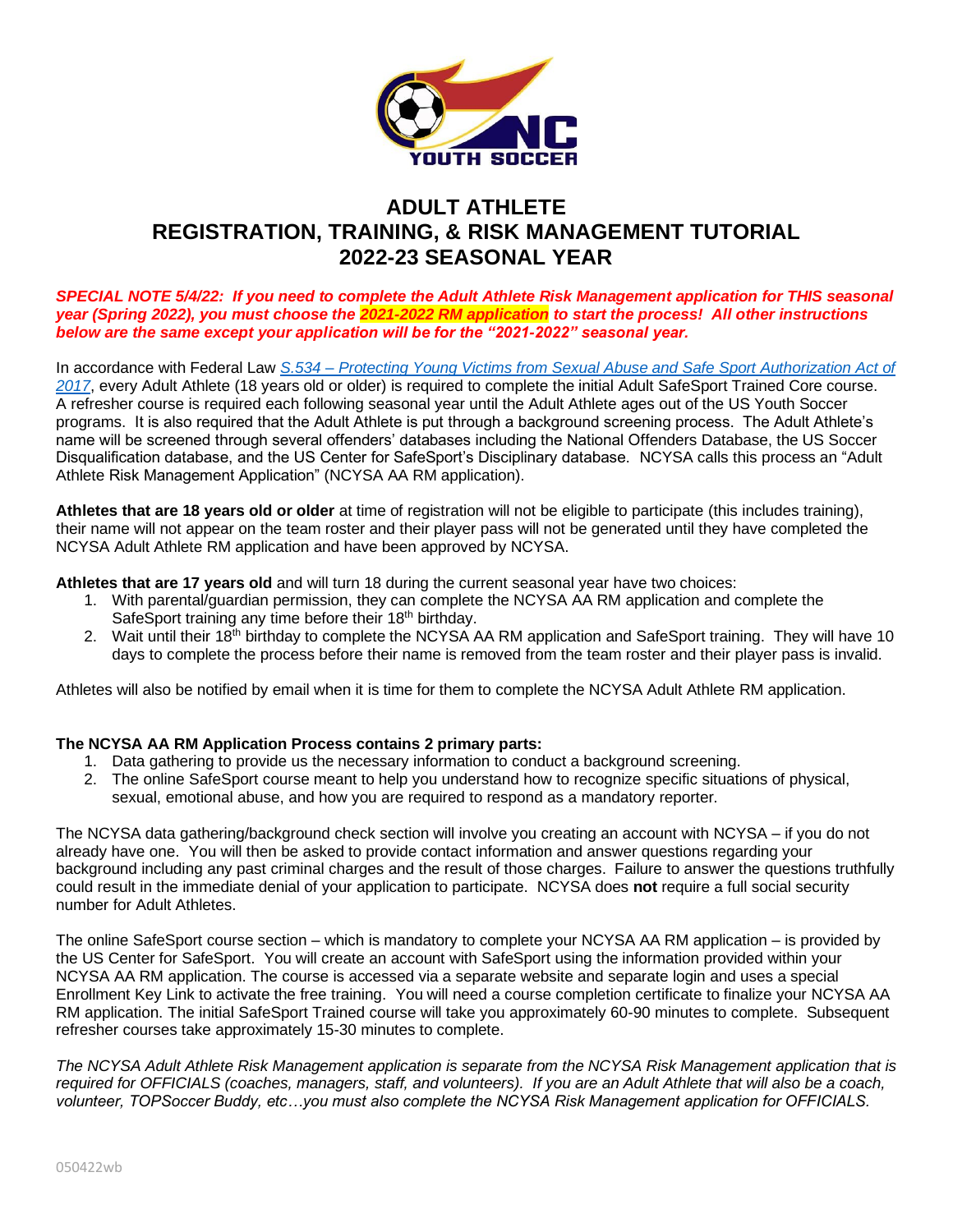### **To Start your NCYSA AA RM Application:** <https://bit.ly/NCYSARM>

*SPECIAL NOTE 5/4/22: If you need to complete the Adult Athlete Risk Management application for THIS seasonal year (Spring 2022), you must choose the 2021-2022 RM application to start the process! All other instructions below are the same except your application will be for the "2021-2022" seasonal year.*

#### • **Choose "Continue as Athlete"**

Registration, Training and Risk Management Application



**You will now see the screen shown below. Enter your personal information – please review for accuracy before clicking the "Continue" button.** 

• *Use the email address you provided to your Association/Club.* You can UPDATE your email address later in the Risk Management application process.

Registration, Training and Risk Management Application

| JTH SOC                                                                                 | 2022 - 2023 North Carolina Youth Soccer Association                                                |                                                                        |
|-----------------------------------------------------------------------------------------|----------------------------------------------------------------------------------------------------|------------------------------------------------------------------------|
| North Carolina Youth Soccer Association<br>PO Box 18229<br>Greensboro, NC 27419         | NCYSA Risk Management Policy & Manual                                                              | Phone: 336-856-7529<br>Fax: 336-856-0204<br>E-mail: wendy@ncsoccer.org |
|                                                                                         | NCYSA Risk Management Application Tutorial (OFFICIALS) - What to Expect                            |                                                                        |
|                                                                                         | NCYSA Risk Management Application Tutorial (ADULT ATHLETES) - What to Expect                       |                                                                        |
|                                                                                         |                                                                                                    |                                                                        |
|                                                                                         | Please complete the information below to start a new application or modify an existing application |                                                                        |
| <b>Registrant Information</b><br>For players who will be 18 or older this seasonal year |                                                                                                    |                                                                        |
| Legal First Name: *                                                                     |                                                                                                    |                                                                        |
| Legal Last Name: *                                                                      |                                                                                                    |                                                                        |
| Birth Date:                                                                             | mm/dd/yyyy                                                                                         |                                                                        |
| Last 4 Numbers of SSN (or Visa): *                                                      | ####                                                                                               |                                                                        |